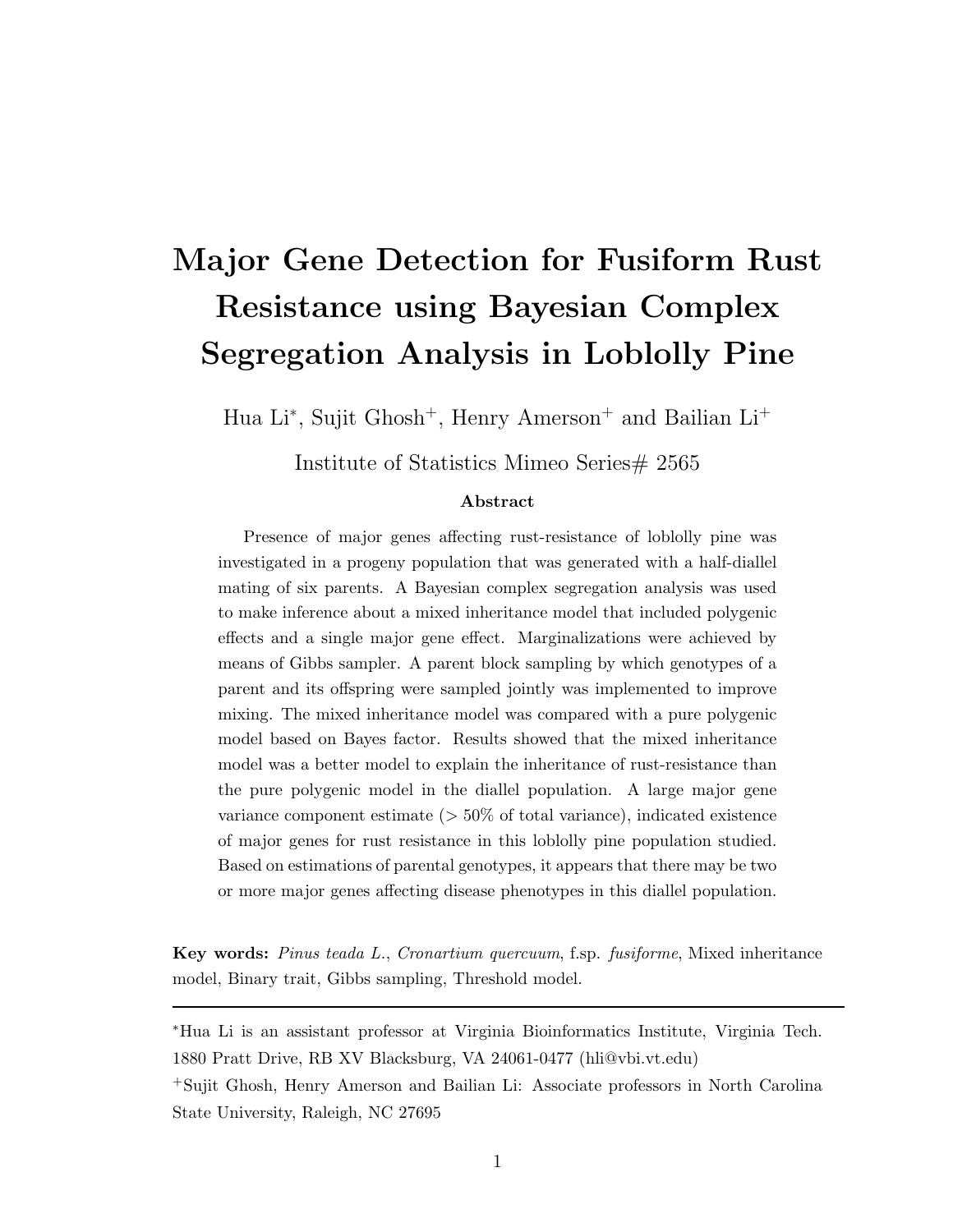## **1 INTRODUCTION**

Fusiform rust, a disease of southern pines caused by Cronartium quercuum f.sp. fusiforme, continues to be the most economically important tree disease in commercial forests of the southern U.S. Deployment of genetically resistant trees is viewed as environmentally friendly and the only feasible means of control (Kinloch and Walkinshaw 1991). Recent evidence shows that resistance in loblolly pine, at least in part, is the result of major resistance genes in the host interacting with pathogenicity (avirulence/virulence) genes in the pathogen (Wilcox et al. 1996; Kuhlman et al. 1997; Amerson et al. 1997). Non-infected trees in high hazard rust areas may be candidate carriers for major resistance genes and these trees could be used for rust resistance breeding. In a tree breeding program, the low cost of obtaining phenotypes of a progeny population makes phenotypic observations a worthwhile first step towards detection of major genes using statistical analyses.

To our knowledge, complex segregation analysis is considered to be the most powerful statistical test for major gene detection. It was proposed by Elston and Stewart(1971) and Morton and Maclean(1974), and was further developed by geneticists. Bayesian complex segregation analysis was first introduced for the animal model by Hoeschele (1988). Janss et al. (1995, 1997) applied Gibbs sampling within a Bayesian framework to search for a major gene affecting meat quality traits in a crossed F2 population based on a mixed inheritance model in animal breeding. Another application was based on an investigation for major genes affecting carcass traits in Japanese black cattle populations (Miyake et al. 1999). In forest tree breeding, a major gene affecting height of loblolly pine was detected in some half-diallel progeny populations using Bayesian complex segregation analysis (Zeng 2000).

Most complex segregation analyses have been used to study traits with continuous phenotypic measurement. However, many traits in animal and plant breeding that are postulated to be continuously inherited are categorically scored, such as survival scores, or resistance to insects and diseases. A widely used model for genetic analysis of categorical data is based on the threshold liability concept, first introduced by Wright (1934). In the threshold model, one assumes that there exists a latent or underlying variable (liability) that has a continuous distribution. The threshold concept was applied to complex segregation analysis for a binary trait by Thaller et al. (1996). They used numerical integration methods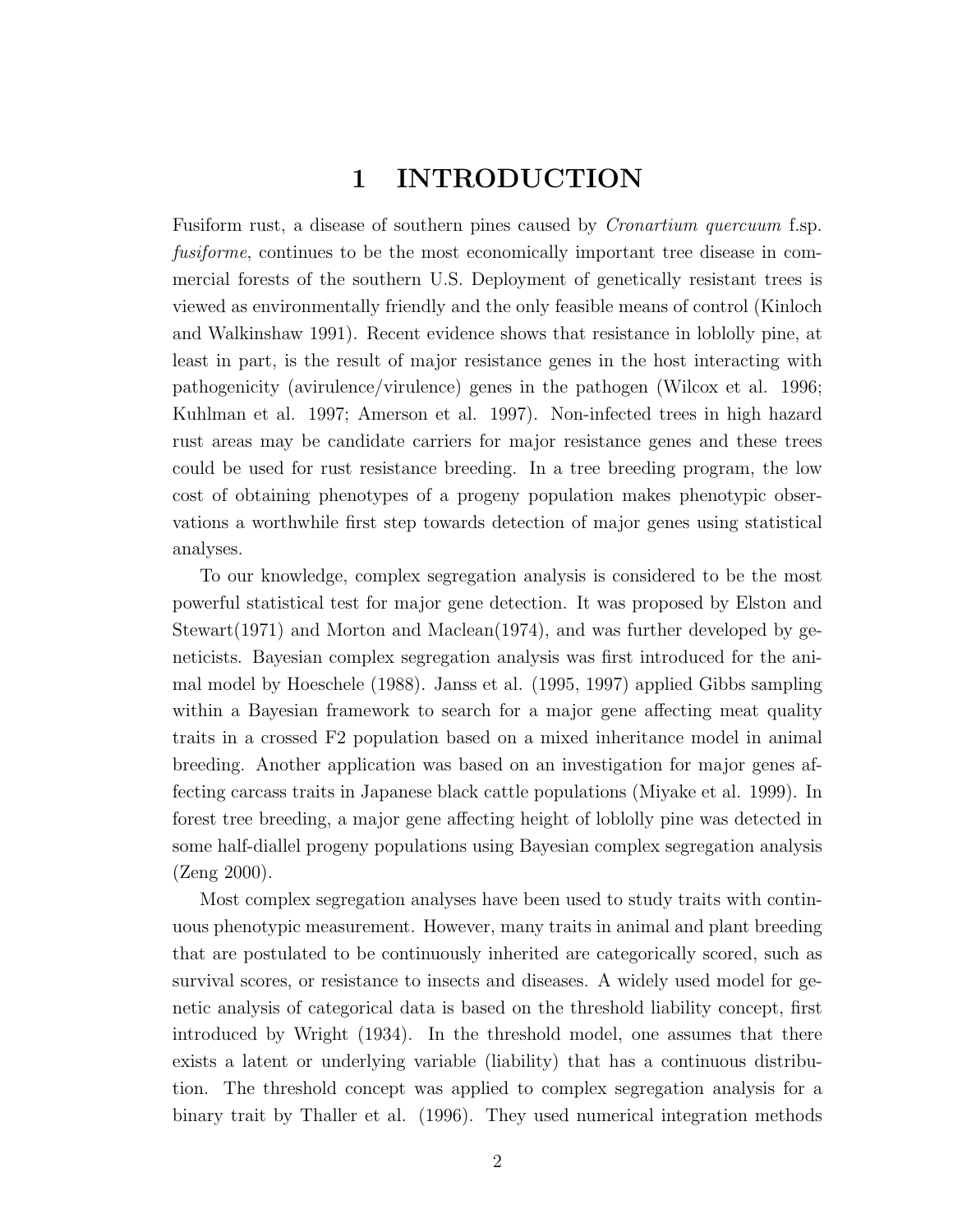to determine the mode of inheritance for two traits in swine. Albert and Chib (1993) developed Bayesian inference and used Gibbs sampling algorithm to obtain parameter estimates based on the posterior distribution. They used latent variables within a data augmentation framework which lead to a computationally simple strategy. Sorensen et al. (1995) applied the above methodology to estimate genetic parameters of the animal model.

One of the major goals of this study is to detect major rust resistance genes using a Bayesian complex segregation model for binary data in a half-diallel population. A mixed inheritance model and a polygenic model for binary data are presented and compared using Bayes factors in Section 3. In Section 3.2, an efficient Gibbs sampling algorithm is proposed to obtain parameter estimates. In particular, a parent blocking strategy is developed to improve the mixing of the Gibbs iterates. The proposed method is illustrated by major rust-resistance gene detection for a loblolly pine population in Section 4. Some discussions and future directions of the research are presented in Section 5.

## **2 PHENOTYPIC DATA**

The progeny population of loblolly pine was generated from a half-diallel mating of six parents with no selfing or reciprocal crosses, and thus there were 15 fullsib families in this diallel population (see Table 1). Rust infection status (disease phenotype) was assessed as no gall/no disease=1 or gall/disease=0. If a tree was recorded as dead due to the rust infection, this tree was counted as an infected tree (gall) instead of a missing value.

[Table 1 about here]

## **3 STATISTICAL MODEL**

#### **3.1 Mixed Inheritance Model for Binary Response**

In the mixed model for diallel mating, it is assumed that the rust resistance is influenced by a single major gene and polygenes. The single locus is assumed to be an additive diallellic locus with Mendelian transmission probabilities. Assuming the progeny population is in Hardy-Weinberg equilibrium, R/r denote alleles and f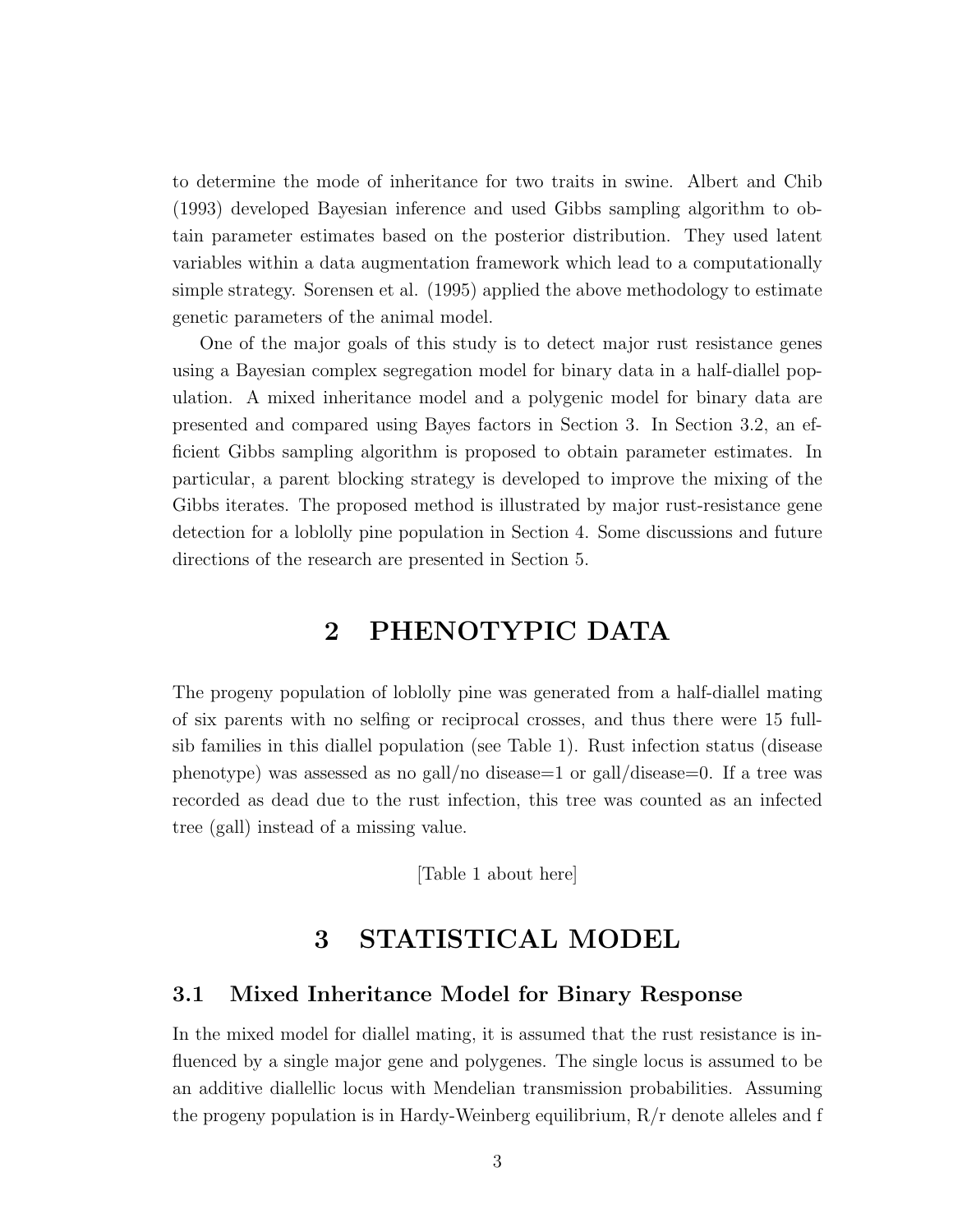denotes the frequency of the favorable allele R. Three genotypes,  $RR$ ,  $Rr(=rR)$  and rr, are denoted by 2, 1, 0 respectively. The polygenic effects include general combining ability (GCA) caused by additive polygenic effects and specific combining ability (SCA) caused by dominant polygenic effects. The phenotypic measurement  $y_i$  is recorded as 1 (non-diseased) and 0 (diseased).  $y_i$  has Bernoulli distribution with probability of rust-free  $p_i$ . Assume that,

$$
p_i = Pr(y_i = 1) = \Phi(H_i^T \theta)
$$

where  $\Phi$  is a standard normal cumulative distribution function (probit model),  $H_i$ denotes a vector of explanatory variable and  $\theta$  denotes a vector of parameters.

Equivalently, this model can be represented by introducing a latent variable U<sub>i</sub>. Specifically if  $U_i \sim N(H_i^T \theta, 1)$ , then we define  $y_i = 1$  if  $U_i > 0$  and  $y_i = 0$  if  $U_i \leq 0$ . Notice that  $U_i$ 's are not observed, however they are used to simplify the likelihood. Define  $H = \left[H_1^T, \ldots, H_n^T\right]^T$  to be the design matrix and we write,

$$
H\theta = \mu + X\beta + wLm,
$$

where  $\mu$  is the overall mean, X is the incidence matrix of the polygenic effects for all progenies;  $\beta$  is a vector of random polygenic effects, e.g.  $GCA$  (additive genetic effects,  $g_1, g_2,...$ ) and SCA (dominant genetic effects,  $s_1, s_2,...$ ). Specifically,  $\beta = (g_1, g_2, \ldots, g_6, s_1, s_2, \ldots, s_{15})^T$ ; w be an  $n \times 3$  design matrix of major genes at a single locus and  $L$  be a  $3 \times 2$  indicator matrix of the major gene effects for major

genotypes. In particular,  $\mathbf{L} =$  $\sqrt{2}$  $\overline{\mathcal{N}}$ 1 0 0 1  $-1$  0 ⎞ Let  $m$  be a vector of major gene

effects,  $m = (a, d)$ , where a is an additive major genotypic effect, d is a dominance major genotypic effect. The product  $wLm$  generates three possible genotypes of progeny  $(a = RR, d = Rr/rR, -a = rr)$ .

The likelihood of  $\theta$  is given by,

$$
L(\theta) \propto \prod_{i=1}^n (\Phi(H_i^T \theta))^{y_i} (1 - \Phi(H_i^T \theta))^{1 - y_i}.
$$

Let  $\pi(\theta)$  denotes the prior density of  $\theta$ . According to Bayes theorem, the joint posterior density of the parameters and latent variable  $U = (U_1, \ldots, U_n)$  given the data  $Y = (y_1, \ldots, y_n)$  is given by

$$
\pi(\theta, U|Y) \propto f(Y|U, \theta) f(U|\theta) \pi(\theta)
$$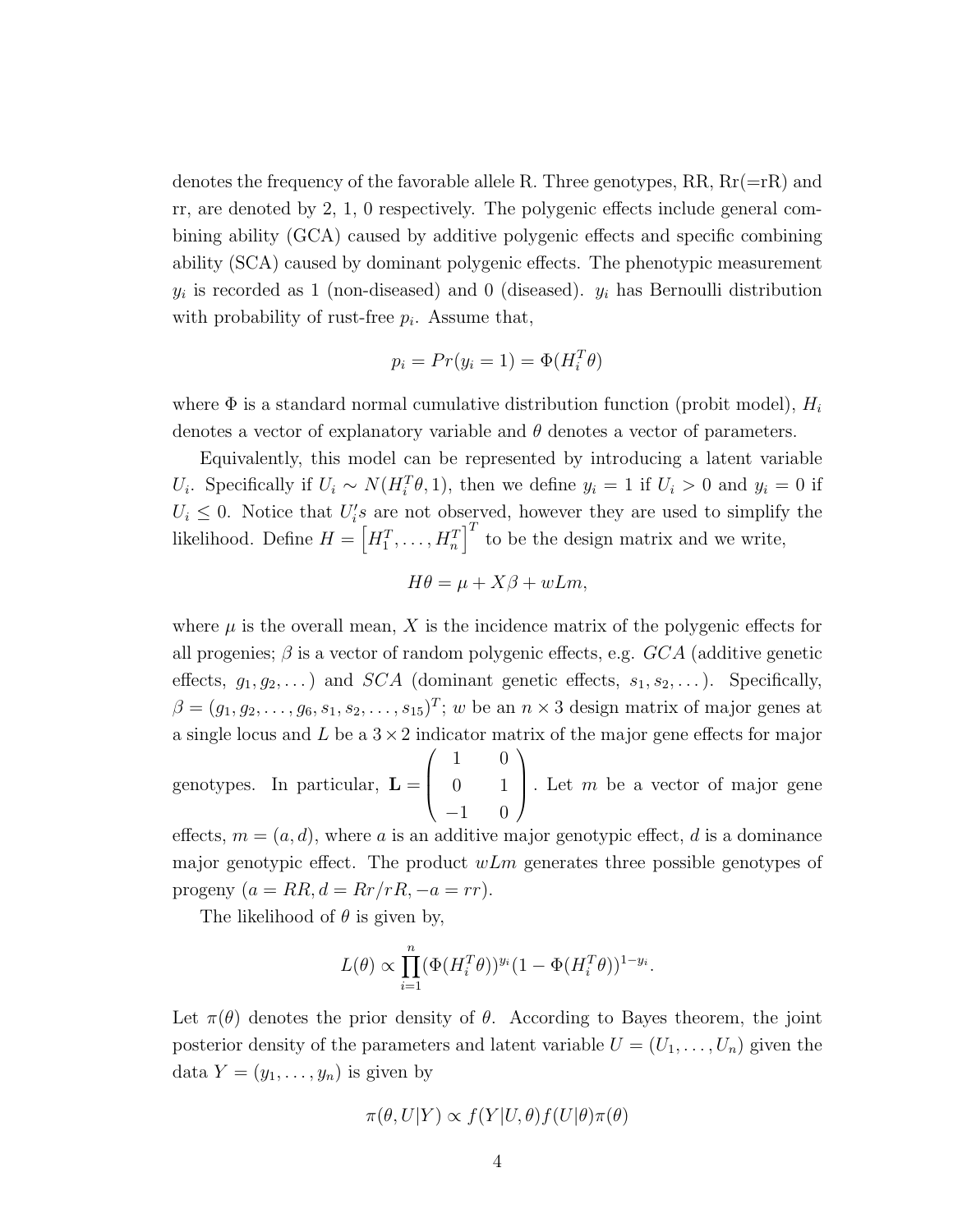where  $f(Y|U, \theta)$  denotes the conditional density of Y given U and  $\theta$  and  $f(U|\theta)$ denotoes the conditional density of U given  $\theta$ .

The overall mean  $(\mu)$ , additive major gene effect  $(a)$ , and dominant major gene effect (d) are given independent normal priors, i.e.,  $\mu \sim N(0, k_1^2)$ ,  $a \sim N(0, k_2^2)$ , and  $d \sim N(0, k_3^2)$ .  $k_1^2$ ,  $k_2^2$ ,  $k_3^2$  are chosen based on the simulation studies in Zeng (2000). Polygenic effects are assumed to be random. The GCA effects of six parents are assumed to be identical, independent, normally distributed, i.e.  $g_1, \ldots, g_6 \sim N(0, \sigma_g^2)$ , where  $\sigma_g^2$  is assumed to have an inverted gamma distribution,  $IG(\mu_1, \nu_1)$ , with hyper-parameters  $\mu_1$ ,  $\nu_1$ . Similarly, the SCA effects of 15 crosses are assumed to be identically independently as normally distributed, i.e.,.  $s_1, \ldots, s_{15} \sim N(0, \sigma_s^2)$ , and  $\sigma_s^2 \sim IG(\mu_2, \nu_2)$ . A conjugate beta prior is assumed for the allele frequency f, i.e.  $f \sim Beta(\alpha_f, \beta_f)$ . Assuming that the progeny population is in Hardy-Weinberg equilibrium, the distribution of progeny genotype  $(p(w))$  is obtained from the parental genotypes  $(Wp)$  following Medelian transmission probabilities given the favorable gene frequency  $(f)$  in the base population. Assuming that the major gene effects and polygenic effects are independent, the joint posterior distribution could be easily derived from the likelihood function and above prior distributions.

#### **3.2 The Gibbs Sampler for MIM**

A Gibbs sampling algorithm can be used to generate samples from the posterior distribution of target parameters  $\theta$  and variance components. However, high dependence of parent and progeny genotypes causes slow converge of a naive Gibbs sampler and hence parent blocking strategy is needed. The parent blocking strategy, introduced by Zeng (2000) for a complex segregation analysis in the diallel mating design of forest trees, can be adapted here for binary data. In the parent blocking, the genotypes of a parent and its offspring are blocked and updated simultaneously. The full conditional distributions for each unknown parameter are derived in order to implement the Gibbs sampler. Conditional on observed values,  $Y's$ , and all parameters, the conditional distribution of latent variables  $U's$  has a standard distributional form. In particular, it follows that,

$$
U_i|Y, \mu, g, s, a, d, w, Wp, f, \sigma_g^2, \sigma_s^2 \sim N(\mu + X\beta + wLm, 1)
$$
  
truncated at the left by 0 if  $y_i = 1$   

$$
U_i|Y, \mu, g, s, a, d, w, Wp, f, \sigma_g^2, \sigma_s^2 \sim N(\mu + X\beta + wLm, 1)
$$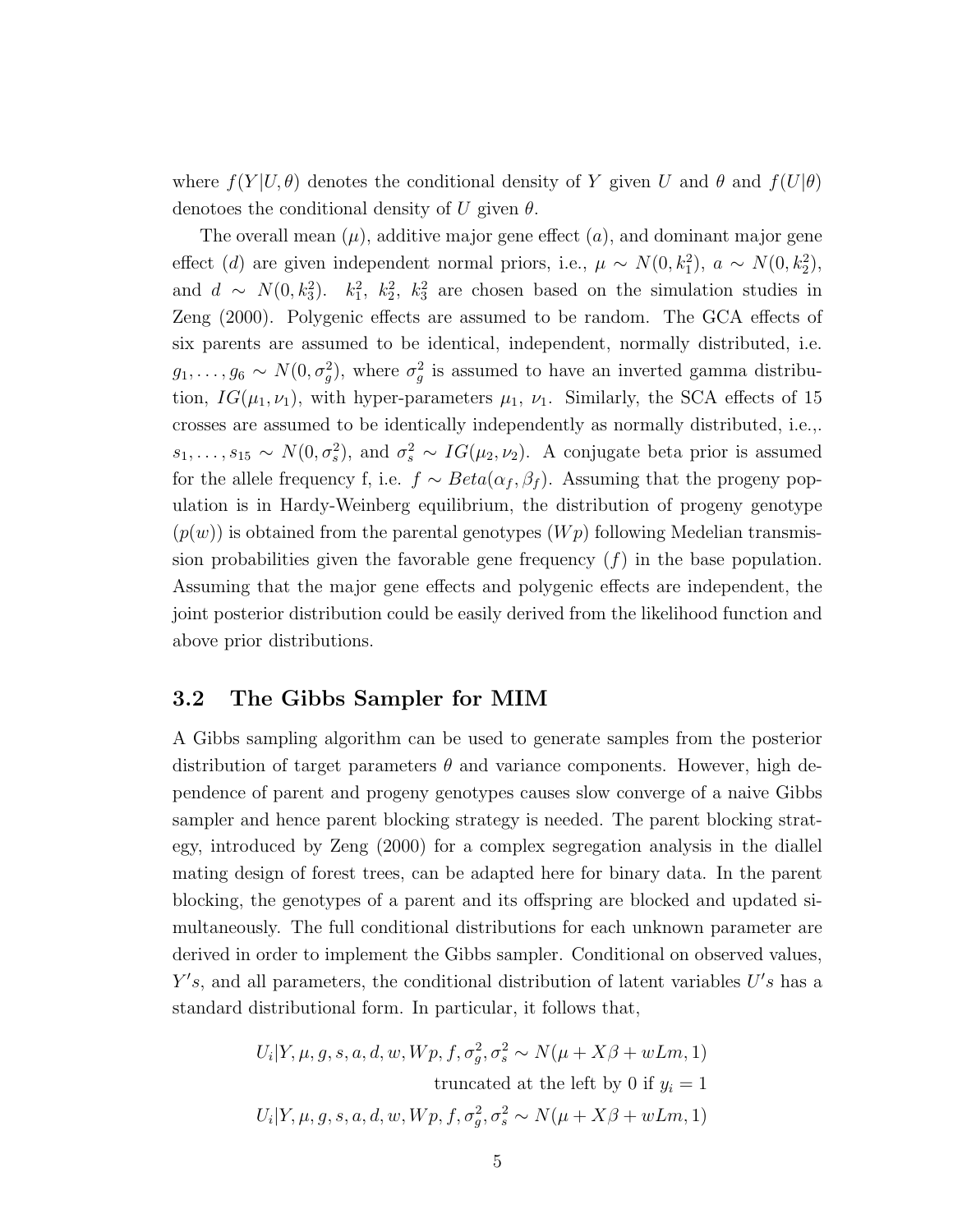truncated at the right by 0 if 
$$
y_i = 0
$$
 (1)

In the parent blocking, the joint conditional distribution of a parent and all its offspring is proportional to the product of the distribution of parent i 's genotype marginalized over all progeny and the joint distribution of its offspring given all parent's genotypes, i.e.:

$$
\pi(Wp_i, w_{pi(1)}, \cdots, w_{pi(o_i)} | Wp_{-i}, w_{-i(k)}, U, Y, \mu, a, d, g, s, \sigma_g^2, \sigma_s^2, f) \propto
$$
  

$$
\pi(Wp_i | Wp_{-i}, w_{-i(k)}, U, Y, \mu, a, d, g, s, \sigma_g^2, \sigma_s^2, f)
$$
  

$$
\pi(w_{pi(1)}, \cdots, w_{pi(o_i)} | Wp, w_{-i(k)}, U, Y, \mu, a, d, g, s, \sigma_g^2, \sigma_s^2, f)
$$
 (2)

Where  $o_i$  denotes the number of offspring of parent i, and the offspring are indexed by  $i(1), i(2), \ldots, i(o_i)$ . W  $p_{-i}$  denotes all other parents except for parent  $W p_i$ . The marginalized conditional distribution of a parent and the conditional distribution of its offspring could be easily derived and used for calculation. In the parent blocking strategy, each offspring is updated twice in each cycle.

The full conditional distribution for allele frequency  $(f)$  is a Beta distribution with parameters  $(\alpha_f + n_1, \beta_f + n_2)$ , where  $n_1$  and  $n_2$  are the number of R and r allele in the base population, respectively.

$$
f|Y, U, \mu, a, d, g, s, w, Wp, \sigma_g^2, \sigma_s^2 \propto f^{\alpha_f + n_1 - 1} (1 - f)^{\beta_f + n_2 - 1}
$$
 (3)

Let  $\eta = (\mu, a, d, g_1, \dots, g_6, s_1, \dots, s_{15})_{p \times 1}^T$ , where  $p = 24$ . The full conditional distribution of  $\eta_j$  (j = 1 to p) is normally distributed, i.e.

$$
\eta_j|Y, U, \eta_{-j}, w, Wp, f, \sigma_g^2, \sigma_s^2 \sim N(\tilde{\eta}_j, \sigma_{\tilde{\eta}_j}^2)
$$
\n
$$
\tag{4}
$$

where  $\widetilde{\eta_j} =$  $\sum_{k=1}^{n} H_{kj} \left( U_k - \sum_{r=1, r \neq j}^{p} H_{kr} \eta_r \right)$  $\sum_{k=1}^{n} H_{kj}^2 + \frac{1}{\sigma_j^2}$  $,\quad \sigma_{\widetilde{\eta}_j}^2 = \frac{1}{\sum_{k=1}^n H}$  $\sum_{k=1}^{n} H_{kj}^2 + \frac{1}{\sigma_j^2}$ .

 $H_{kj}$  is the  $k^{th}$  row and  $j^{th}$  column element of the matrix H, and  $\sigma_j^2$  is the corresponding variance for  $\eta_j$ . The full condition distributions for GCA variance and SCA variance are given by

$$
\sigma_g^2 | Y, U, \mu, a, d, g, s, \sigma_s^2, w, Wp, f \sim IG\left(\frac{n_g/2}{2} + \mu_1, \frac{\sum_{i=1}^{n_g} g_i^2}{2} + \nu_1\right)
$$
  

$$
\sigma_s^2 | Y, U, \mu, a, d, g, s, \sigma_g^2, w, Wp, f \sim IG\left(\frac{n_s/2}{2} + \mu_2, \frac{\sum_{j=1}^{n_s} s_j^2}{2} + \nu_2\right)
$$
 (5)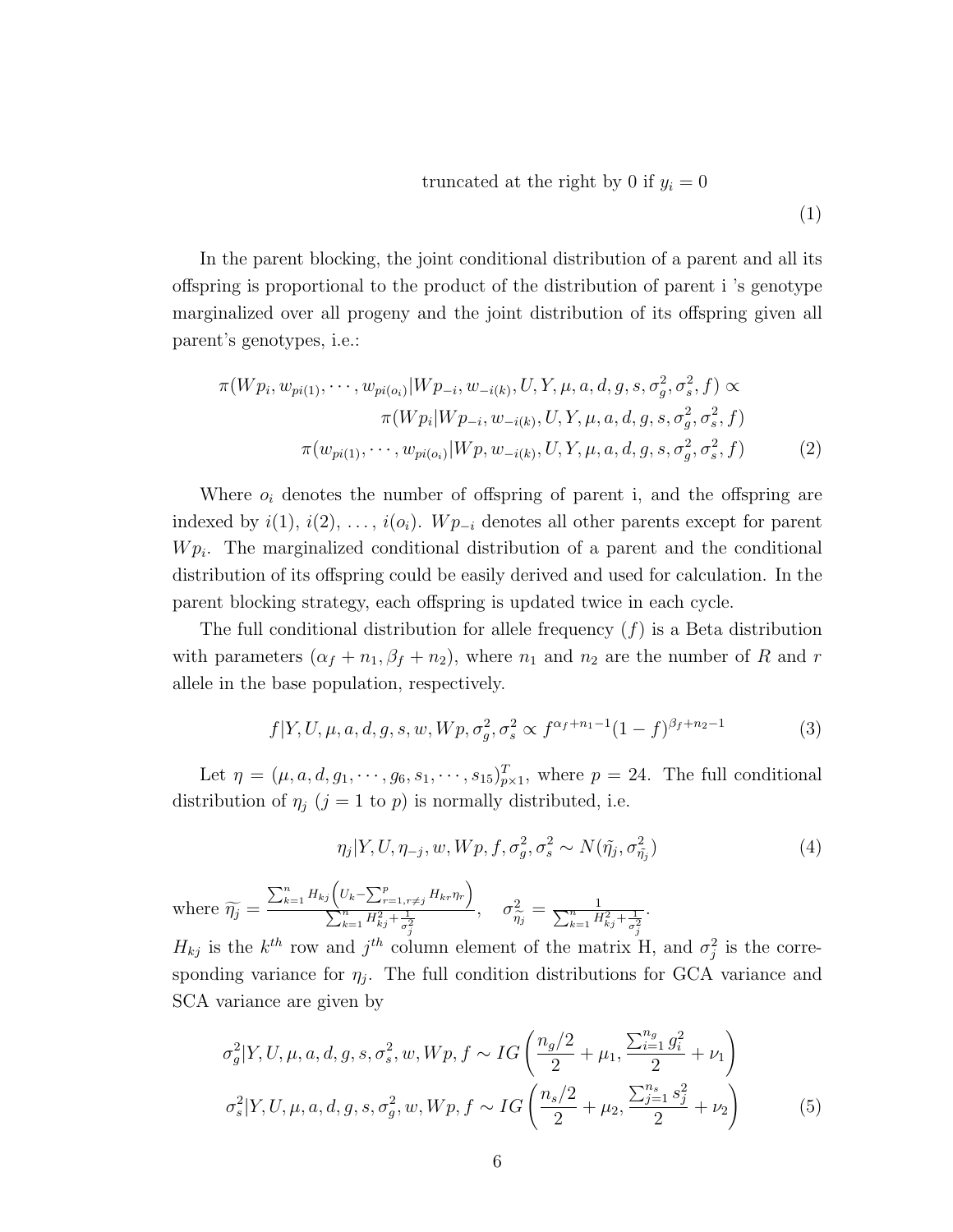In order to initiate the Gibbs sampler, the starting values of parental genotypes  $(Wp)$  were generated from the initial values of the favorable allele frequency  $(f)$ assuming Hardy-Weinberg equilibrium in the population. Progeny genotypes were generated based on Mendelian transmission probability given the initial values of related parental genotypes. The other parameters,  $\sigma_g^2, \sigma_s^2$  and  $\eta$  are also generated to be initiated with reasonable guesses from their support. Samples were drawn using the following scheme, starting with  $t=0$ :

- 1. Sample latent variables  $U_i^{(t)}$  given  $w^{(t)}$ ,  $\eta^{(t)}$ ,  $\sigma_g^{2(t)}$ ,  $\sigma_s^{2(t)}$  using equation (1).
- 2. Sample genotypes  $w^{(t+1)}$  from by parent blocking using equation (2).
- 3. Sample allele frequency  $f^{(t+1)}$  using equation(3).
- 4. Sample location parameters  $\eta^{(t+1)}$  using equation 4.
- 5. Sample variance components  $\sigma_g^{2(t+1)}$  and  $\sigma_s^{2(t+1)}$  from their full conditional distributions using equation (5).
- 6. Repeat step 1-5 until the sufficient samples are generated to achieve convergence to the stationary distribution.

Three independent chains were generated with dispersed sets of initial values. Bayesian Output Analysis (BOA version 1.0.0, Smith 2001, http://www.public-health.uiowa.ed was used for convergence diagnostics and posterior distribution summarization. Convergence of a single chain was checked by Raftery and Lewis dependence factors (Raftery et al., 1992); Mixing of multiple chains was checked by Gelman and Rubin (Gelman et al., 1992) shrink factors.

The negative value of the additive effect  $(a)$  was artificially changed to be positive with the consideration of allele  $R$  being the favorable allele. The predicted parental genotypes were also changed along with the additive effect for consistency purpose. Major gene variance  $(\sigma_m^2)$  was calculated as the sum of additive major gene variance  $(\sigma_a^2)$  dominant major gene variance  $(\sigma_d^2)$ , i.e.;

$$
\sigma_m^2 = \sigma_a^2 + \sigma_d^2 = 2f(1-f)[(1-2f)d + a]^2 + [2f(1-f)d]^2
$$

The total variance was calculated as the sum of the major gene variance and polygenic variance, i.e.;

$$
\sigma_t^2 = 2\sigma_g^2 + \sigma_s^2 + \sigma_m^2
$$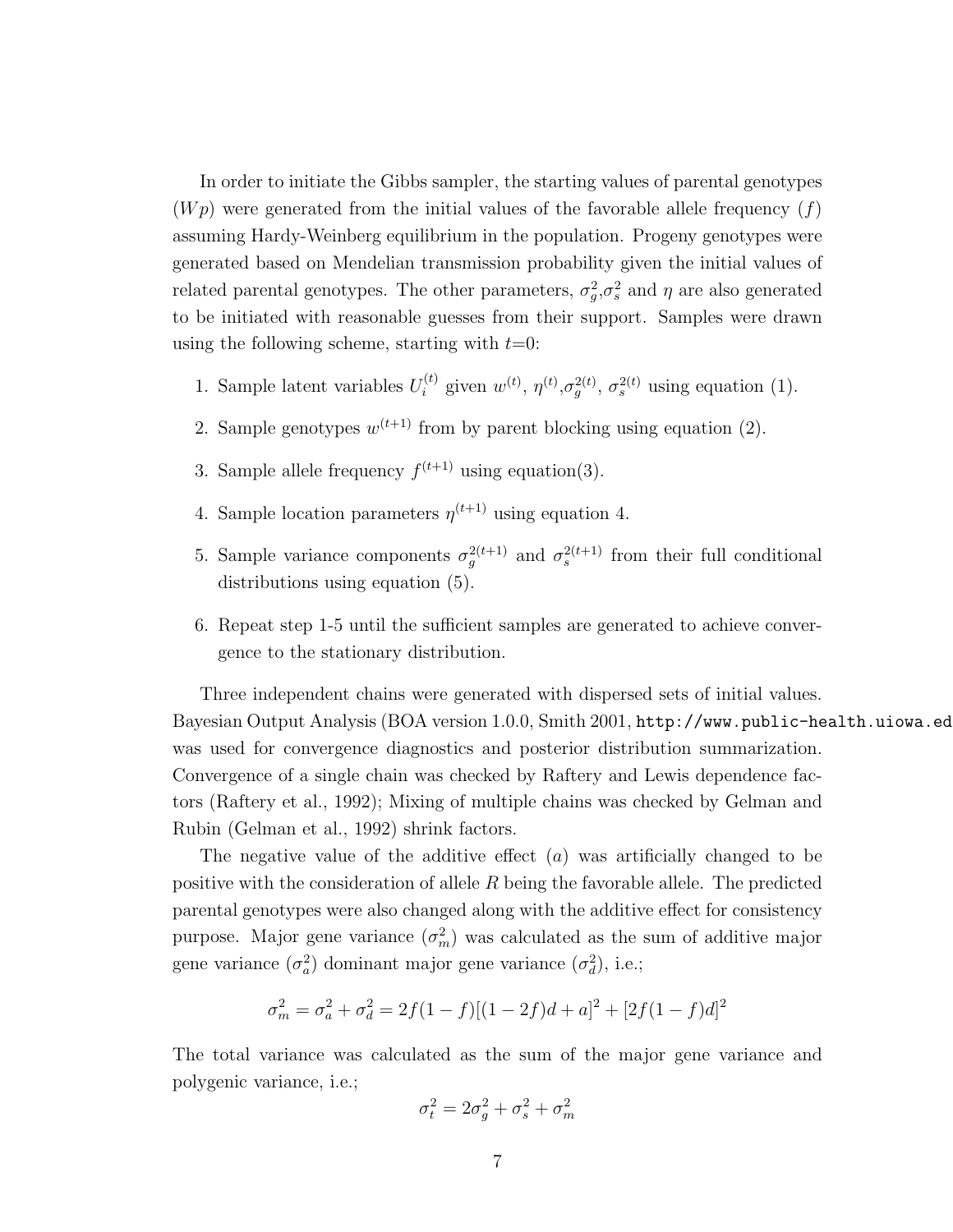### **3.3 Polygenic Model (PM)**

The polygenic model is the subset of the full model generated by suppressing the major gene effect part. A similar Gibbs sampler algorithm (much simpler) was used to obtain parameter estimates. The prior distributions for parameters in the polygenic model were the same as in the mixed inheritance model. The joint posterior distribution and full conditional distributions were derived using Bayes Theorem. The updating scheme for parameters was also similar except that it did not involve updating steps for genotypes, gene frequency and additive and dominant effects.

#### **3.4 Bayes Factor(BF) for Model Comparison**

Bayes factor was approximated using the MCMC output with the following formula:

$$
B = \frac{P(Y|M_{MIM})}{P(Y|M_{PM})} = \frac{m_1/\sum_{i=1}^{m_1} \frac{1}{L(\theta_i|Y,M_{MIM})}}{m_2/\sum_{i=1}^{m_2} \frac{1}{L(\theta_i|Y,M_{PM})}}
$$

where  $m_1$  and  $m_2$  are lengths of Markov chains under each model, and  $L(\theta|Y, M)$ denote the likelihood function under the corresponding model.

## **4 RESULTS**

#### **4.1 Convergence Diagnostics of Markov Chains**

For both models, trial chains were run to determine suitable starting values for a burning-in period and a thinning factor. From the trial chains, we decided that the random samples for all parameters could be obtained from 750,000 cycles of the chain, with discarding of the first 100,000 samples and using lag of 1000 cycles. Three Gibbs chains with independent starting values produced 19,500 final samples. For example, the initial values of gene frequency for three chains were taken as 0.25, 0.5 and 0.75, which covered the support of this parameter very well. Raftery and Lewis dependence factor and Gelman and Rubin shrink factor has been presented in Table 2. Most dependence factors of single chains were less than 5 and the 0.975 quantiles of corrected scale shrink factors were less than 1.2, which indicated that our samples were adequate for convergence and mixing.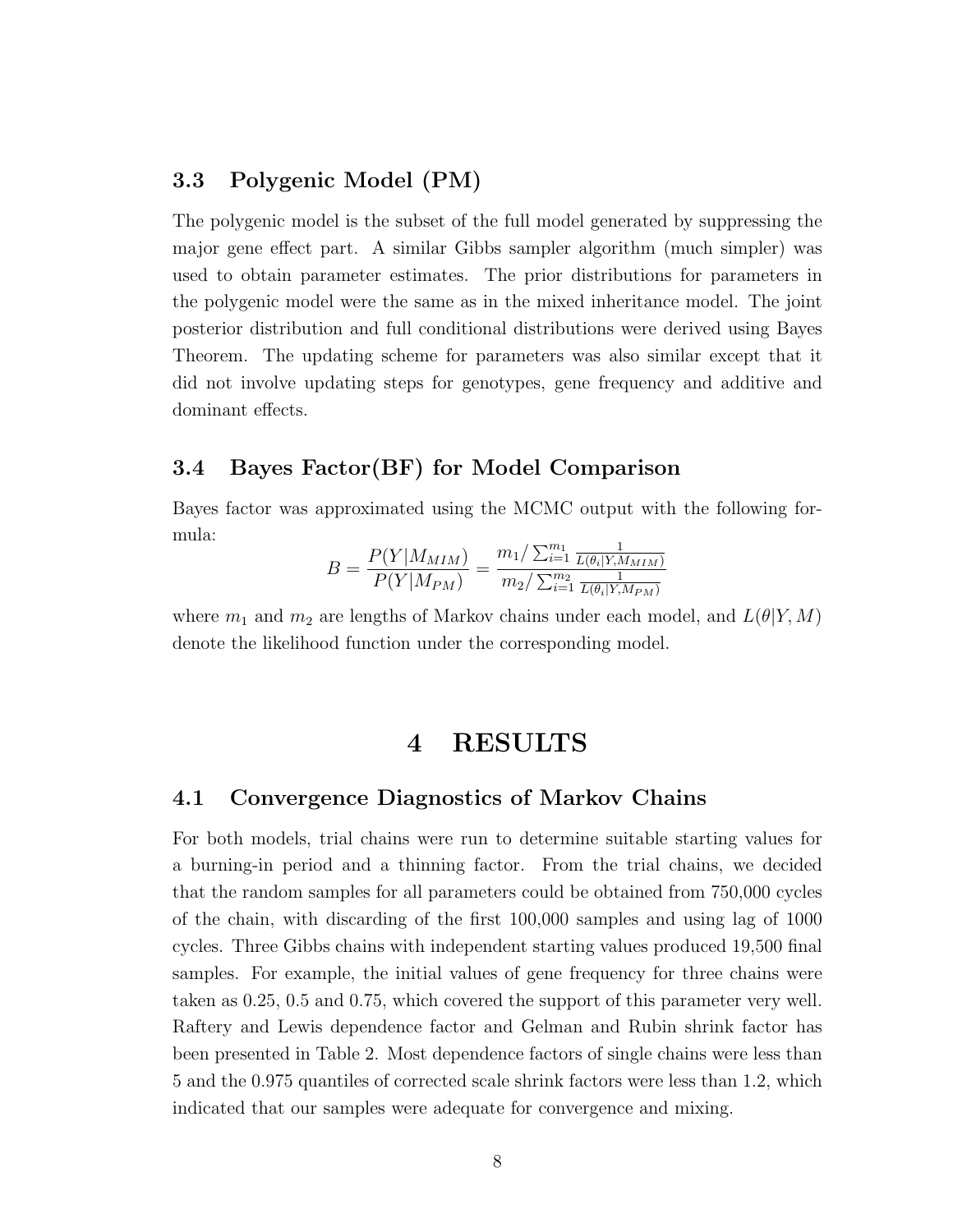[Table 2 about here]

#### **4.2 Parameter Estimates From The Mixed Inheritance Model**

Estimated posterior means and standard deviations of variance components including GCA variance  $(\sigma_g^2)$ , SCA variance  $(\sigma_s^2)$  and major gene variance  $(\sigma_t^2)$  are shown in Table 3a. The additive polygenic variance (GCA variance) is similar to the dominant polygenic variance (SCA variance), while the major gene additive variance  $(\sigma_{m_a}^2)$  is much larger than the major gene dominant variance  $(\sigma_{m_d}^2)$ . The ratio of the total major gene variance to the total genetic variance reached 0.55. The ratio of the major gene additive variance to the total additive genetic variance was 0.61. These high percentages of major gene variance components suggest the presence of at least one major resistance gene segregating in this half-diallel loblolly pine population.

In terms of parental genotype estimates as in Table 3b, parent A was estimated as dominant homozygous (RR) with a probability of 0.63, suggesting that parent A is probably carrying two R alleles. Parent F was estimated as recessive homozygous (rr) with a probability of 0.85, suggesting parent F is more likely to have no resistance allele. From posterior distributions of parental genotypes for parent A and F (Figure 1), parent A is almost certain to have at least one resistance allele given the probability of genotypes RR and Rr being 0.97. Other parents were estimated as heterozygous with probabilities ranging from 0.77 to 0.89 (Table 3b).

[Table 3 about here]

[Figure 1 about here]

In the mixed inheritance model, the parental GCA effect serves as polygenic additive effect, counting for an important variance component. Six parent's GCA predictions under the mixed inheritance model showed that parent A has the largest GCA effect, while parent F has the smallest GCA effect (Figure 2). Apparently, GCA effects are associated with the favorable resistance allele. The predicted high GCA effect and the high probability of parent A carrying at least one resistance allele suggest that the parent A is the most likely candidate among the six parents for further investigations to examine major resistance gene(s).

[Figure 2 about here]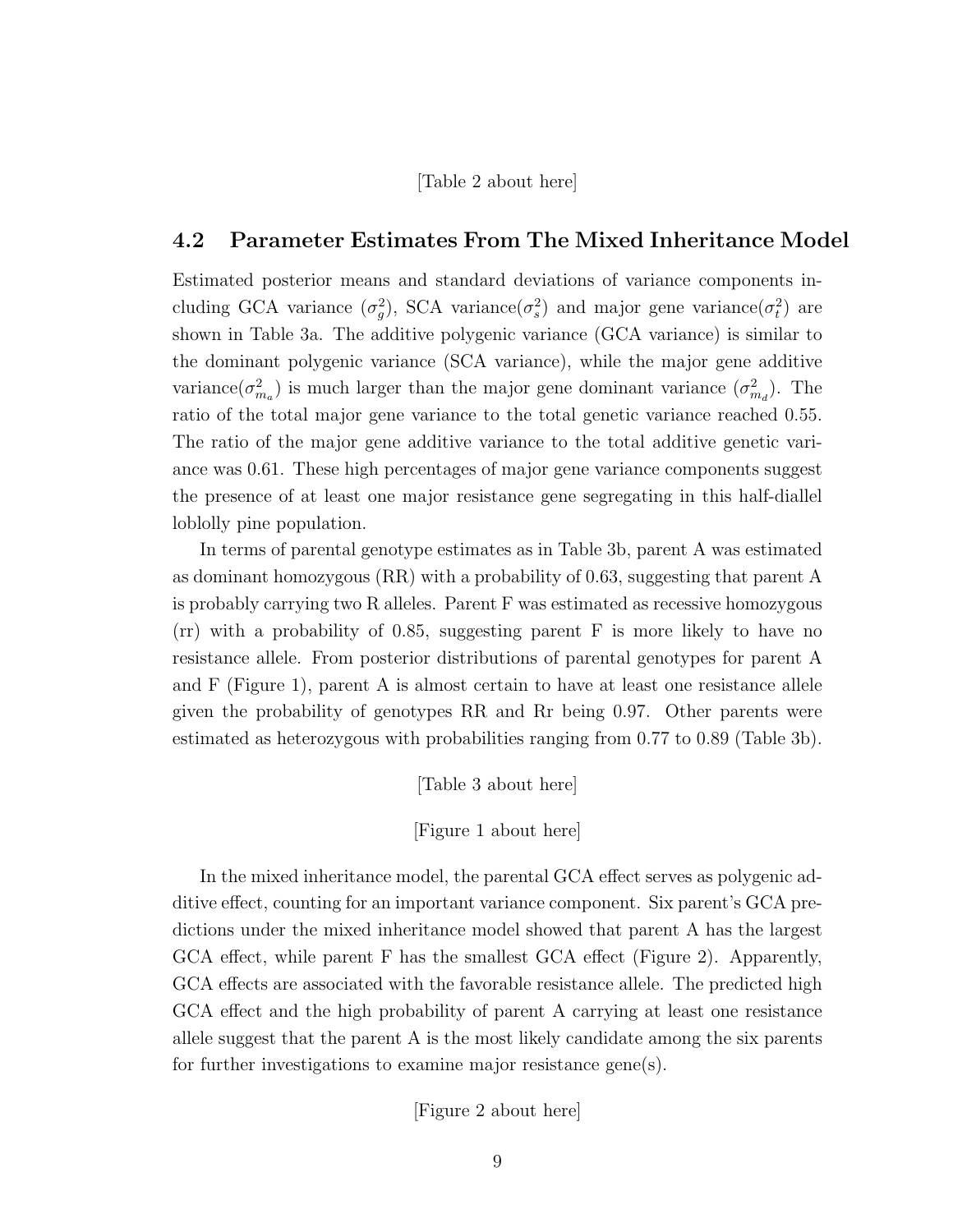#### **4.3 Model Comparison with Polygenic Model**

The polygenic model that has less number of parameters with polygenic additive effect (GCA) and polygenic dominant effect (SCA) was more easily fitted using Gibbs sampler. The Gibbs chains of the polygenic model were run 500,000 cycles with much faster speed than that of the mixed inheritance model. The first 100,000 samples were discarded and the thinning factor was taken as 500 cycles. Again, three independent Gibbs chains were run and thus produced 2400 samples. Single chains and multiple chains mixed well for all genetic parameters according to the dependence factors and corrected shrink factors. Enormous Bayes Factors (3000) gave strong evidence for the mixed inheritance model.

## **5 DISCUSSIONS**

The Bayesian complex segregation analysis with a block Gibbs sampler was developed for binary data in this study. The method was illustrated for the mixed inheritance model and polygenic model in a half-diallel mating design for rust infection. Statistical inferences were based on the marginal posterior distributions without any asymptotic approximations. The probability distributions of parental genotypes were directly obtained from the output of Gibbs sampler, which could provide valuable reference for the future study. The use of latent variables with Gibbs sampler simplified complicated computations. Further, this study applied a parent blocking strategy (Zeng 2000) into the Gibbs sampler-updating scheme for the half-diallel mating design to improve mixing and eliminate the slow convergence due to the dependency of parents and progeny in the mixed inheritance model. Because of the low cost of phenotypic measurements compared with genotypic data collection, the method described in this study is particularly useful as the first step in disease resistance gene detection with binary phenotypic measurements, and it can be easily adapted to other genetic analyses for categorical data.

Even with the parent blocking strategy implemented in the Gibbs sampler, slow mixing that was likely caused by the latent variables was still noticed. It might be related to the data augmentation approach in this study. Similar problems were found by other authors (Liu et al. 1994; Sorensen et al. 1995). One possible scheme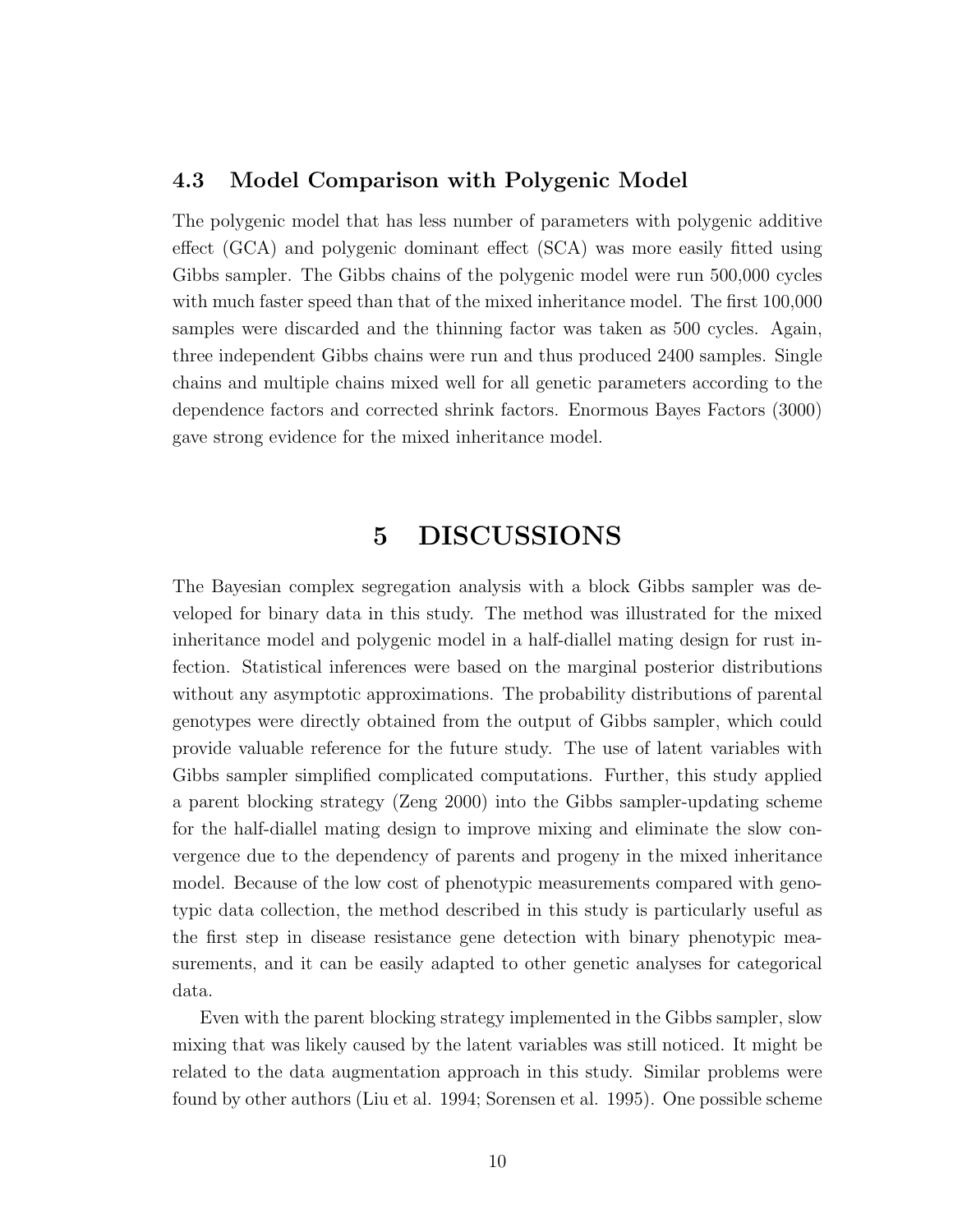to accelerate mixing could be implementation of another blocking strategy, for example, sampling jointly from the liability and selected parameters. In that case, another computational strategy and parameterization of models may be needed.

From the results of complex segregation analysis, the mixed inheritance model with a major gene effect and polygenic effects fits the data better than the polygenic model, as asserted by Bayes factor. In the mixed inheritance model, a large percentage of major gene variance of the total variance  $(> 50\%)$  was estimated, which indicated the existence of major genes. Under the mixed inheritance model, parent A was predicted to have the highest GCA, with parent F having the lowest GCA. The estimated genotypes of parents showed that 5 out of 6 parents have at least one dominant allele with high probabilities  $(> 70\%)$ . Among these five parents, parent A was estimated to carry at least one dominant allele with probability larger than 0.9. Further, the estimated genotype of this parent was dominant homozygous (RR) with largest probability (0.63) among the three genotypes. The estimated genotype of parent F was recessive homozygous (rr) with the largest probability among three genotypes. This result suggests that GCA prediction could be associated with estimated genotypes with the favorable allele. That is, high GCA and high probability of carrying dominate allele in parent A meant that this parent would be most likely to carry major genes for rust-resistance.

The mixed model used here assumes only one major gene and while these analyses strongly support the existence of major gene effects for rust resistance in this diallel loblolly pine population, this does not exclude the possibility of two or more major genes in the diallel. Simulation studies showed that major gene effects could be recognized using the mixed inheritance model with a single gene assumption when actually there were more than one major gene affecting the phenotypes (Zeng 2000). The first one or two major genes determined the parental genotype estimations and high GCA estimates, plus the genotype estimates with favorable allele were always associated with a good parent. With only a single major gene included in the mixed inheritance model, it is impossible to distinguish between the effect of a single locus and the effects of two or more independently acting loci with similar transmission patterns. If there are multiple genes, it is postulated that the major gene effects would be detected as if they were a single locus with an allele frequency and effect equaling to the sum of several alleles. A similar situation could be expected for multiple fusiform rust resistance genes, all of which regulate gall presence vs. absence. In this study, the estimated high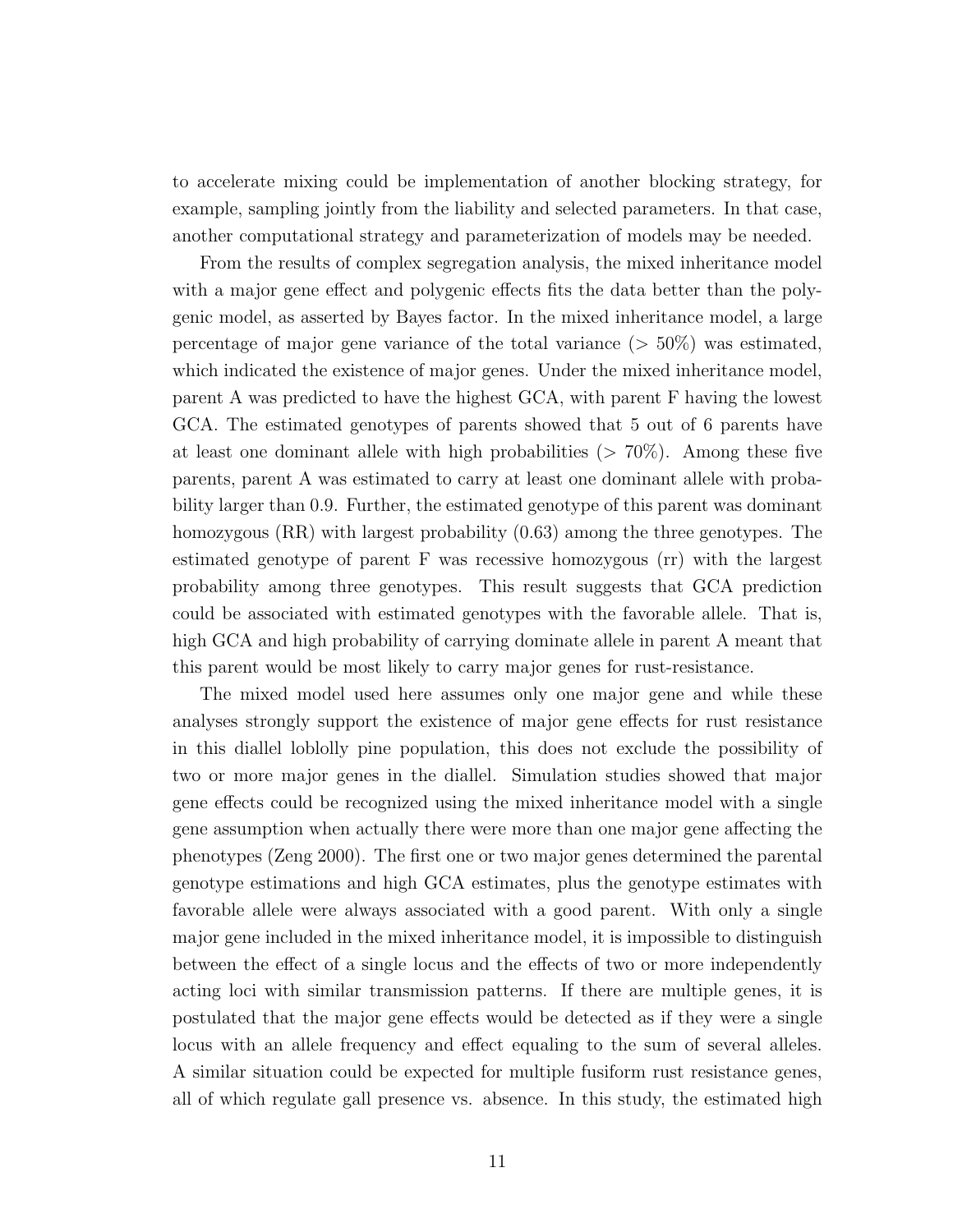frequency of the favorable allele might be the sum of allele frequencies in several loci. With the current model, the above hypothesis was not verified. However, the method presented here could be easily extended to a mixed model with two major genes that essentially involve more complex genotype configurations.

Complex segregation analysis can be applied to any pedigree structure and works with both qualitative and quantitative traits. The results from complex segregation analysis could be a useful starting point for defining major genes or detecting QTL in human genetics, animal and plant breeding (Jarvik 1998). In this study, the estimated large major gene variance component strongly supports the existence of major gene effects. The best performing parent with regard to rust disease was parent A, which was predicted to have the highest GCA effect and was estimated as RR (dominant homozygous) genotype with the highest probability among three genotypes. The estimated dominant homozygous genotype of parent A may be the confounded effects of multiple rust resistance genes. Parent F was the worst performing parent for rust disease with the lowest GCA and the lowest probability of carrying the dominant resistant allele. If parent A were crossed with parent F, we might expect segregation for resistance in the progeny population based on the results of this study. The resistant individuals in the progeny population would be likely to inherit resistance from parent A based on current complex segregation analysis. Mapping major genes for rust resistance in parent A is the subject for a manuscript now in preparation by the current authors.

## **REFERENCES**

- Albert, J.H., and Chib, S.(1993), "Bayesian analysis of binary and polychotomous response data," Journal of the American Statistical Association, 88, 669-679.
- Amerson, H.V., Jordan, A.P., Kuhlman, E.G. O'Malley, D.M., and Sederoff, R.R.(1997), "Genetic basis of fusiform rust disease resistance in loblolly pine," Proceedings of the 24th South Forrest Tree Improvement Conference, pp.403.
- Elston, R.C., and Stewart,J.(1971), "A general model for the genetic analysis of pedigree data," Human Heredity, 21, 523-542.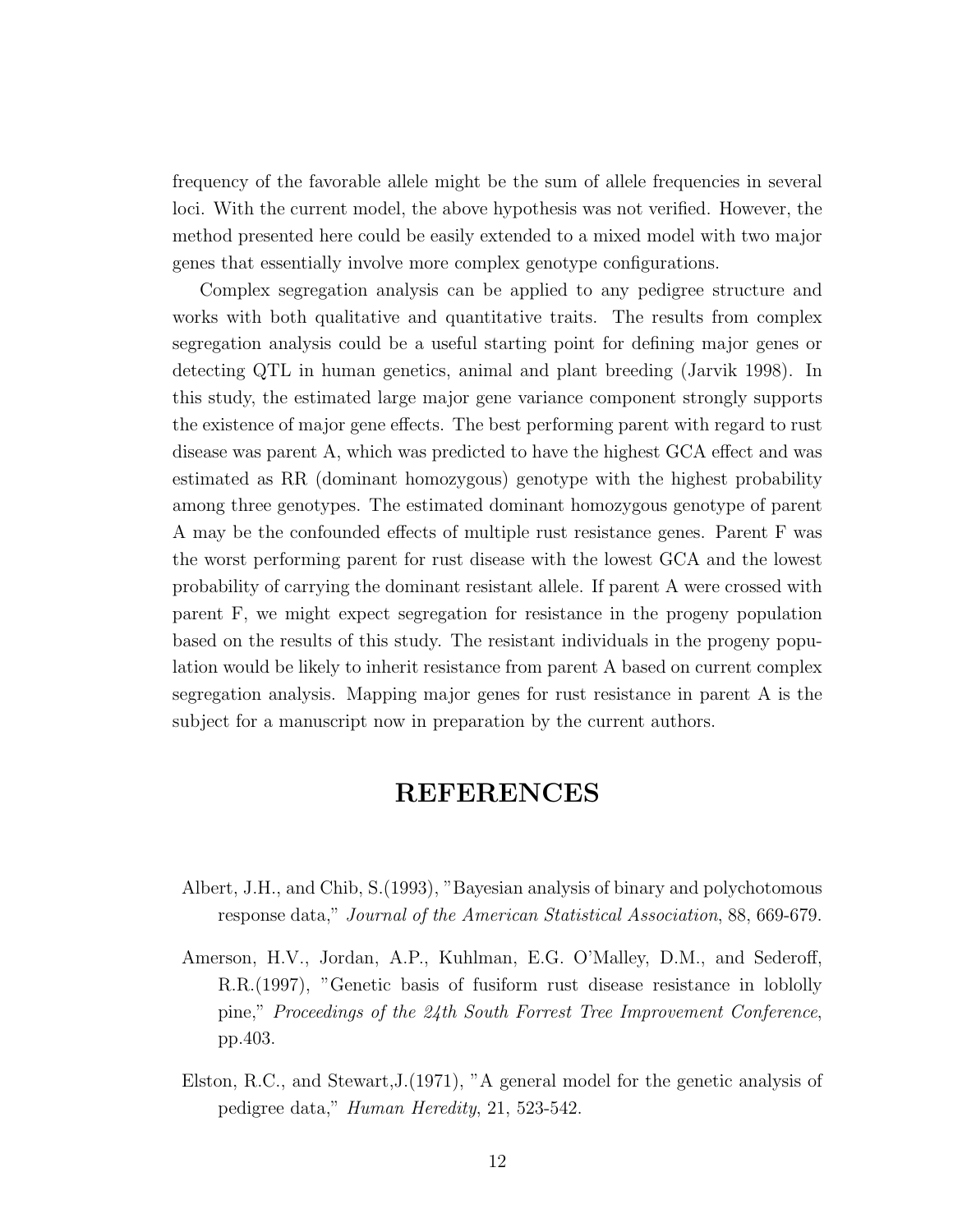- Gelman, A, and Rubin,D.B.(1992),"Inference from iterative simulation using multiple sequences." *Statistical Science*, 7, 457-511.
- Hoeschele, I.(1988),"Genetic evaluation with data presenting evidence of mixed major gene and polygenic inheritance," Theoretical and Applied Genetics, 76, 81-92.
- Janss L.L.G., Arendonk,J.V., and Brascamp, E.W.(1997), "Bayesian statistical analyses for presence of single genes affecting meat quality traits in a crossed pig population," Genetics, 145, 395-408.
- Janss, L.L.G., Thompson,R., and Arendonk,J.V.(1995), "Application of Gibbs sampling for inference in a mixed major gene-polygenic inheritance model in animal populations," Theoretical and Applied Genetics, 91, 1137-1147.
- Jarvik, G.P.(1998), "Complex segregation analysis: use and limitations," American Journal of Human Genetics," 63, 942-946.
- Kinloch, B.B., and Walkinshaw, C.H.(1991), "Resistance to fusiform rust in southern pines: How is it inherited? ," Proceedings IUFRO Rusts of pine working party conference. Banff, Alberta.Inf. Rep. NOR-X-317, 219-228.
- Kuhlman, E.G., Amerson, H.V., Jordan, A.P., and Pepper, W.D.(1997), "Inoculum density and expression of major gene resistance to fusiform rust disease in loblolly pine," Plant Disease, 81(6), 597-600.
- Liu, JS, Wang, W.H., and Kong,A(1994), "Covariance structure of the Gibbs sampler with application to the comparisons of estimators and augmentation schemes," Biometrika, 81, 27-40.
- Miyake, T., Dogo, T., Moriya, K., and Sasaki,Y.(1999), "Bayesian analysis for existence of segregation of major genes affecting carcass traits in Japanese Black cattle population," Journal of Animal Breeding and Genetics, 116, 207-215.
- Morton, N.E., and MacLean, C.J.(1974), "Analysis of family resemblance III. Complex segregation of quantitative traits," American Journal of Human Genetics, 26, 489-503.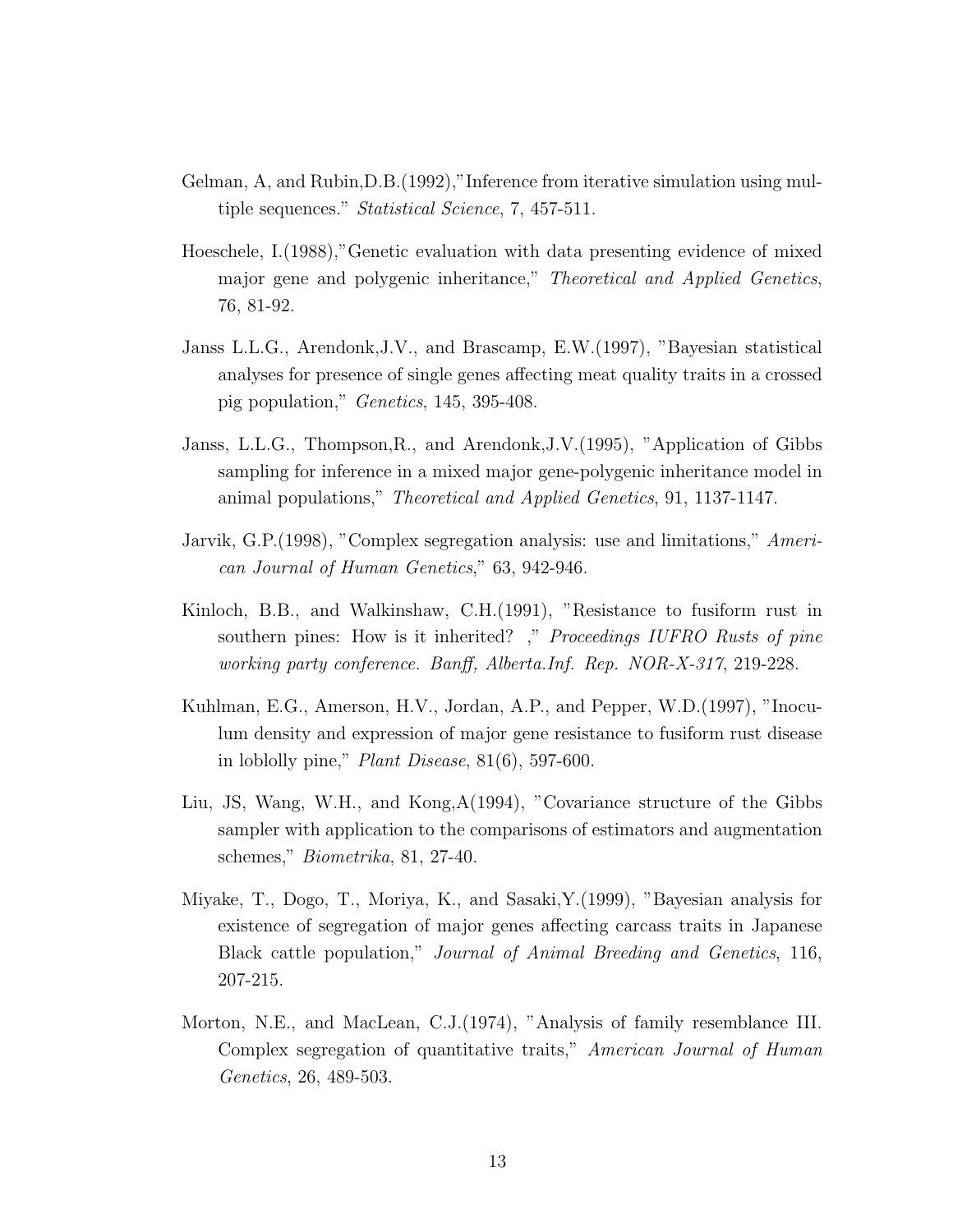- Raftery, A.L., and Lewis, S.(1992), "How many iterations in the Gibbs sampler?", Bayesian statistics 4, 763-774. Oxford University Press.
- Sorensen, D.A., Anderson, S., Gianola, D., and Korsgaard, I.(1995), "Bayesian inference in threshold models using Gibbs sampling," Genetics Selection Evolution, 27, 229-249.
- Thaller, G., Dempfle, L., and Hoeschele, I.(1996), "Investigation of the inheritance of birth defects in swine by complex segregation analysis," Journal of Animal Breeding and Genetics, 113, 77-92.
- Thaller, G., Dempfle, L., and Hoeschele, I.(1996), "Maximum likelihood of Rare Binary Traits Under Different Modes of Inheritance," Genetics, 143, 1819- 1829.
- Wilcox, P.L., Amerson, H.V., Kuhlman, E.G., Liu, B.H., O'Malley, D.M., and Sederoff, R.R.(1996), "Detection of a major gene for resistance to fusiform rust disease in loblolly pine by genomic mapping," *Proceedings of National* Academy of Sciences of the United States of American, 93, 3859-3864.
- Wright, S.(1934), "Analysis of variability in number of digits in an inbred strains of guinea pigs," Genetics, 19, 506-536.
- Zeng, W.(2000), "Statistical methods for detecting major genes of quantitative traits using phenotypic data of a diallel mating," PH.D thesis, North Carolina State University. Raleigh.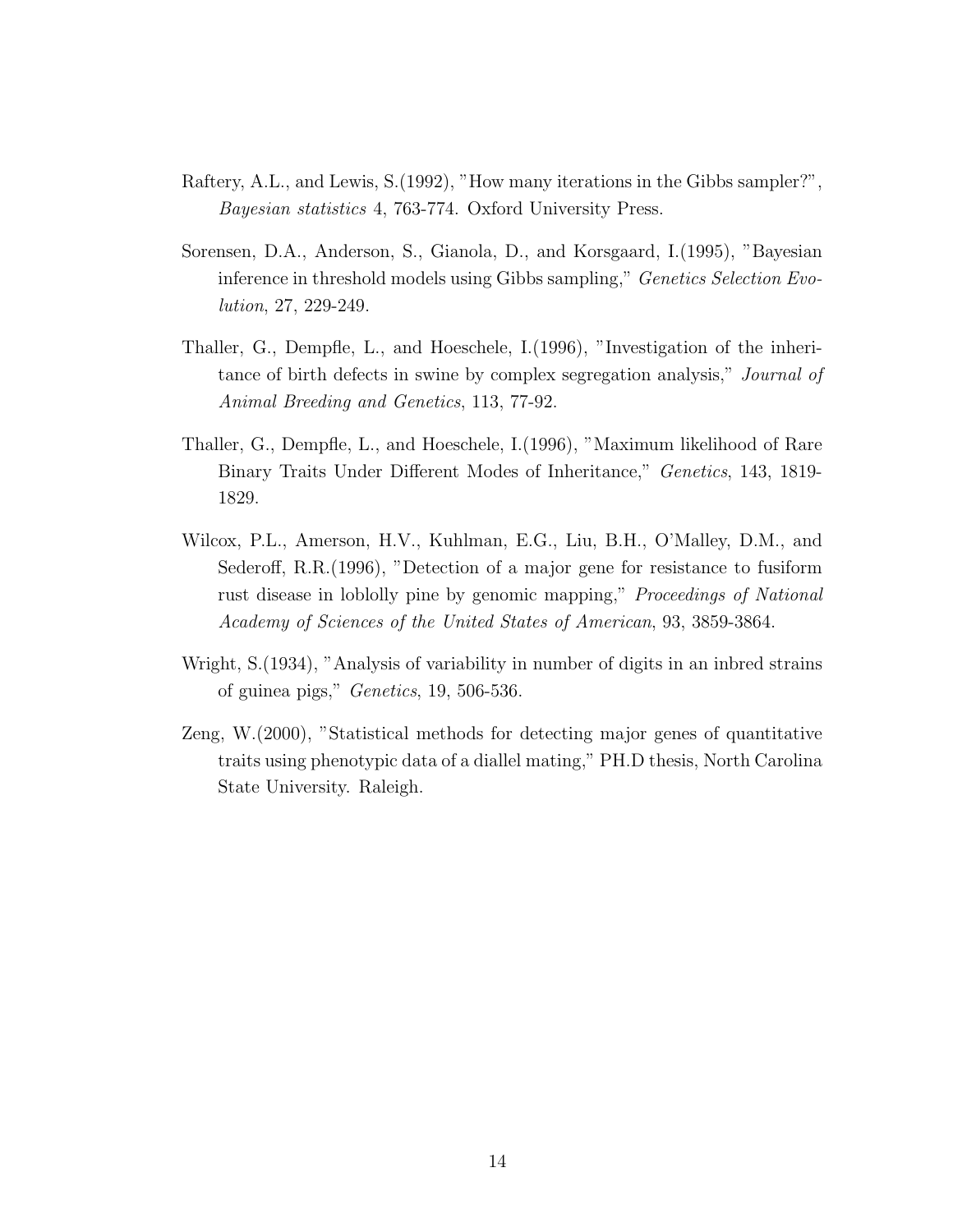Table 1: Six-Parent(A-F) half-diallel mating design used in this study. Each parent was crossed with five others with no selfing or reciprocal crosses, generating 15 fullsib families in each diallel population.

| Female/Male $A$ B C D |        |        |        |        | H       |
|-----------------------|--------|--------|--------|--------|---------|
| В                     | $\ast$ |        |        |        |         |
| $\mathcal{C}$         | $\ast$ | $\ast$ |        |        |         |
| D                     | $\ast$ | $\ast$ | $\ast$ |        |         |
| E                     | $\ast$ | $\ast$ | $\ast$ | $\ast$ |         |
| F                     | $\ast$ | $\ast$ | $\ast$ | $\ast$ | $^\ast$ |

∗: Crosses that were made.

Table 2: Convergence diagnostics (dependence factor and shrink factor) of the Gibbs sampler for additive effect  $(a)$ , dominant effect  $(d)$ , gene frequency  $(f)$ , GCA variance  $(\sigma_g^2)$ , SCA variance  $(\sigma_s^2)$  in the mixed inheritance model. There are three independent chains.

|                          |                               |  |                     | a d f $\sigma_a^2$                 | $\sigma_s^2$ |
|--------------------------|-------------------------------|--|---------------------|------------------------------------|--------------|
| Shrink factor            | Estimated 1.03 1.08 1.03 1.00 |  |                     |                                    | 1.00         |
|                          | 0.975                         |  |                     | $1.07$ $1.23$ $1.06$ $1.00$ $1.00$ |              |
| Dependence factor Chain1 |                               |  |                     | 7.55 3.36 7.80 0.97 1.01           |              |
|                          | Chain2                        |  |                     | 3.25 2.45 3.85 1.04 0.97           |              |
|                          | Chain3                        |  | 4.23 3.69 3.92 0.97 |                                    | - 1.03       |

Table 3: Estimated posterior statistics from the mixed inheritance model.

|  |  |  |  |  |  |  |  |  | (a)Marginal posterior means and standard deviations of variance components. <sup>1</sup> |  |
|--|--|--|--|--|--|--|--|--|------------------------------------------------------------------------------------------|--|
|--|--|--|--|--|--|--|--|--|------------------------------------------------------------------------------------------|--|

| $\rq{}$ $ma$          | $\circ$ md          | $\circ$ ma                         | ma                                | $\overline{m}$<br>ັ                                   | ີ    | m <sub>l</sub> |
|-----------------------|---------------------|------------------------------------|-----------------------------------|-------------------------------------------------------|------|----------------|
| $6+$<br>+ . J + + . + | $\sim$ $+$<br>— 1.V | $\cdot$ 1-1- $\cdot$ .<br>/⊥ I + ⊥ | $\Omega$<br>$-$<br>.v.v<br>ا ساده | $\overline{\phantom{0}}$<br>$\sqrt{2}$<br>. — 1<br>–⊷ | 10.4 | 5507<br>U∪ ∕ ∪ |

(b)Estimated parental major gene genotypes.

|             |      |      | Parent A Parent B Parent C Parent D Parent E Parent F |      |             |      |
|-------------|------|------|-------------------------------------------------------|------|-------------|------|
| Genotype    | RR.  | Кr   | Кr                                                    | Кr   | $_{\rm Br}$ | rr   |
| Probability | 0.63 | 0.79 | 0.89                                                  | 0.89 |             | 0.85 |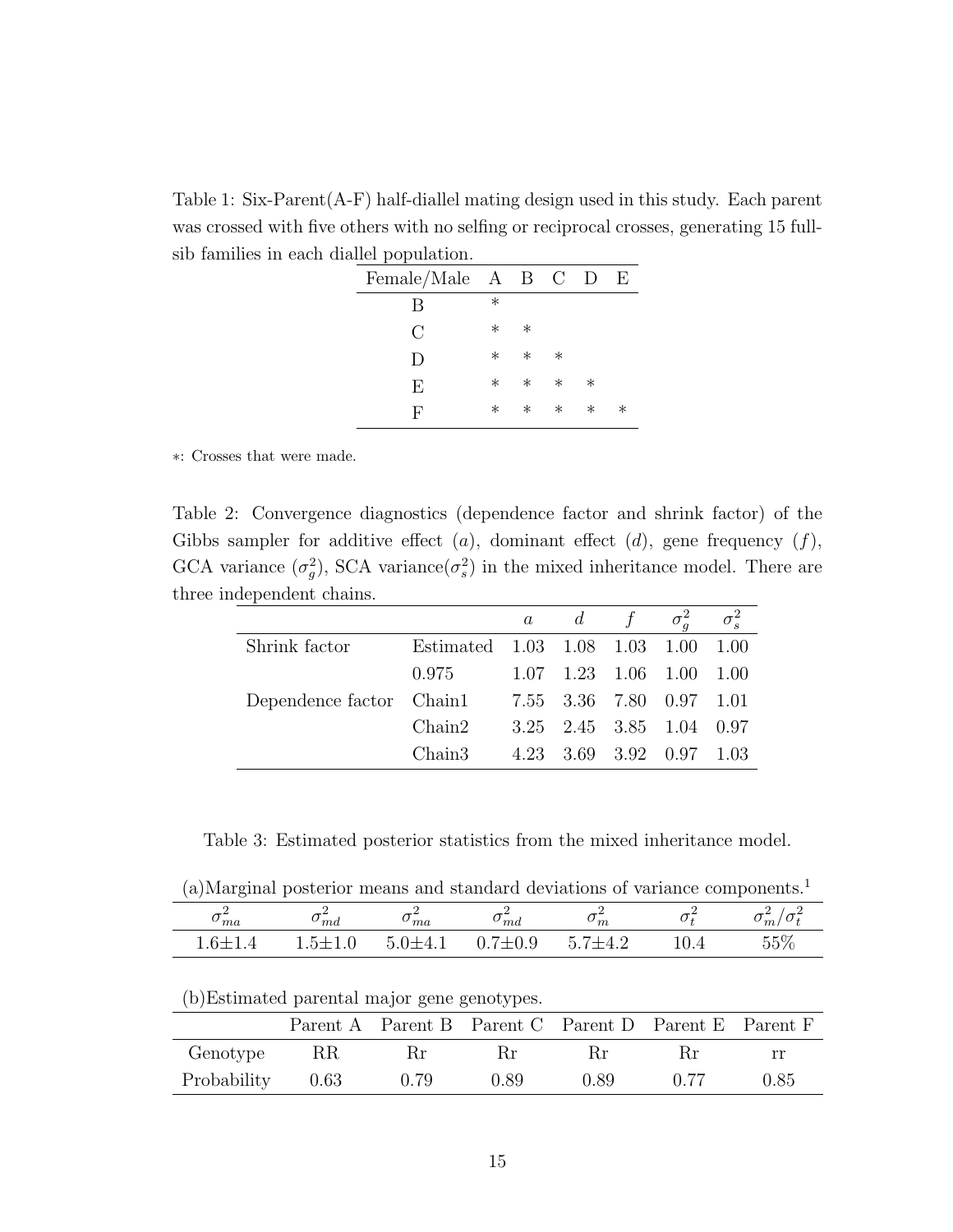Figure 1: Marginal posterior distributions of major gene genotypes for parent A and parent F.